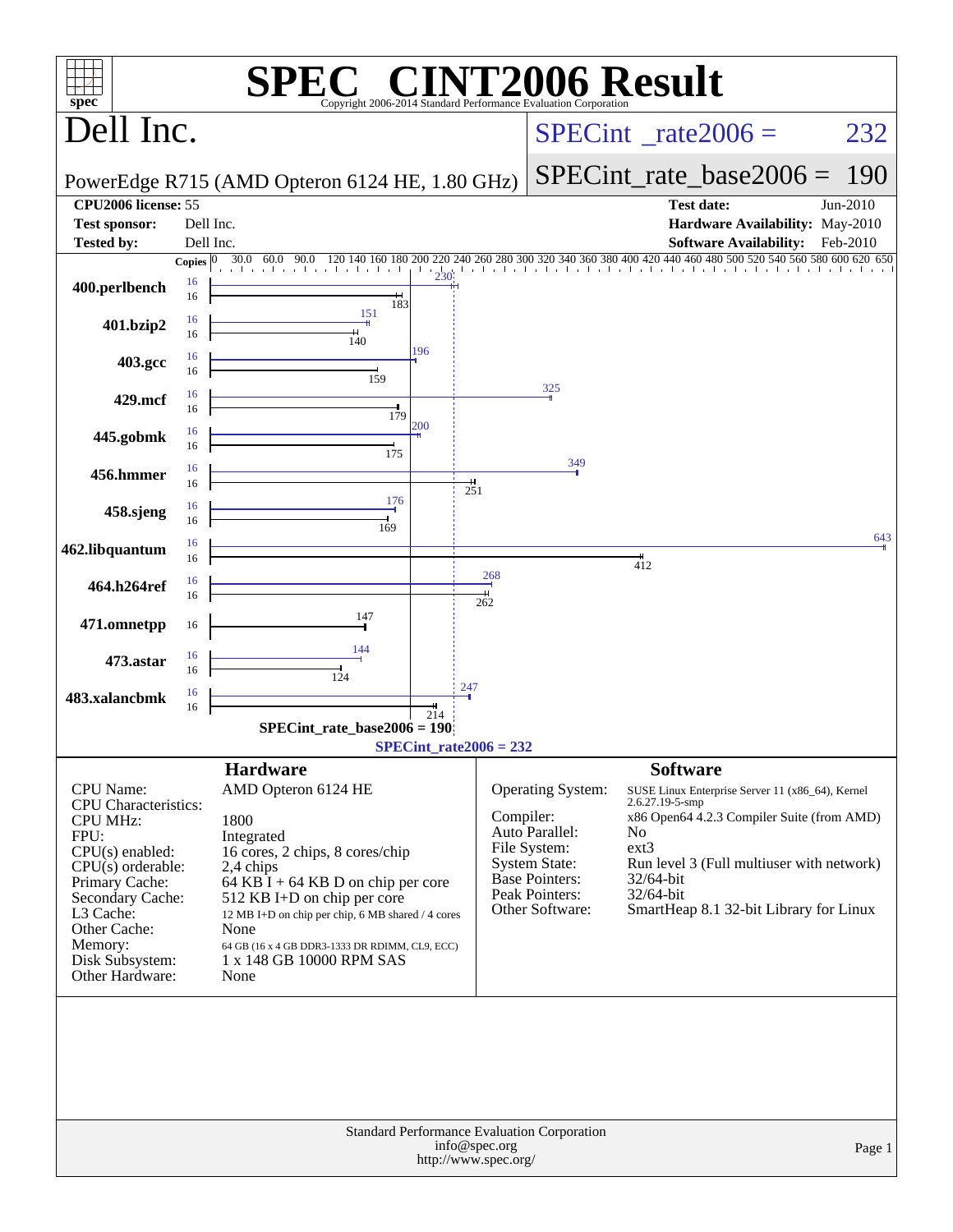

# **[SPEC CINT2006 Result](http://www.spec.org/auto/cpu2006/Docs/result-fields.html#SPECCINT2006Result)**

## Dell Inc.

#### SPECint rate $2006 = 232$

PowerEdge R715 (AMD Opteron 6124 HE, 1.80 GHz)

[SPECint\\_rate\\_base2006 =](http://www.spec.org/auto/cpu2006/Docs/result-fields.html#SPECintratebase2006) 190

**[CPU2006 license:](http://www.spec.org/auto/cpu2006/Docs/result-fields.html#CPU2006license)** 55 **[Test date:](http://www.spec.org/auto/cpu2006/Docs/result-fields.html#Testdate)** Jun-2010

**[Test sponsor:](http://www.spec.org/auto/cpu2006/Docs/result-fields.html#Testsponsor)** Dell Inc. **[Hardware Availability:](http://www.spec.org/auto/cpu2006/Docs/result-fields.html#HardwareAvailability)** May-2010 **[Tested by:](http://www.spec.org/auto/cpu2006/Docs/result-fields.html#Testedby)** Dell Inc. **[Software Availability:](http://www.spec.org/auto/cpu2006/Docs/result-fields.html#SoftwareAvailability)** Feb-2010

#### **[Results Table](http://www.spec.org/auto/cpu2006/Docs/result-fields.html#ResultsTable)**

|                    | <b>Base</b>   |                |              |                                                                                                          |             |                |                  |               | <b>Peak</b>    |              |                |              |                |              |  |
|--------------------|---------------|----------------|--------------|----------------------------------------------------------------------------------------------------------|-------------|----------------|------------------|---------------|----------------|--------------|----------------|--------------|----------------|--------------|--|
| <b>Benchmark</b>   | <b>Copies</b> | <b>Seconds</b> | <b>Ratio</b> | <b>Seconds</b>                                                                                           | Ratio       | <b>Seconds</b> | Ratio            | <b>Copies</b> | <b>Seconds</b> | <b>Ratio</b> | <b>Seconds</b> | <b>Ratio</b> | <b>Seconds</b> | <b>Ratio</b> |  |
| 400.perlbench      | 16            | 882            | 177          | 855                                                                                                      | 183         | 855            | 183 <sup> </sup> | 16            | 682            | 229          | 664            | 235          | 680            | 230          |  |
| 401.bzip2          | 16            | 1131           | 137          | 1102                                                                                                     | <b>140</b>  | 1100           | 140I             | 16            | 1039           | 149          | 1021           | 151          | 1022           | <u>151</u>   |  |
| $403.\mathrm{gcc}$ | 16            | 810            | 159          | 811                                                                                                      | <u> 159</u> | 811            | 159              | 16            | 659            | 195          | 658            | 196          | 659            | <u> 196</u>  |  |
| $429$ .mcf         | 16            | 822            | 178          | 815                                                                                                      | 179         | 817            | 179              | 16            | 449            | 325          | 452            | 323          | 449            | 325          |  |
| $445$ .gobm $k$    | 16            | 959            | 175          | 959                                                                                                      | 175         | 959            | <b>175</b>       | 16            | 850            | 198          | 840            | 200          | 839            | 200          |  |
| 456.hmmer          | 16            | 595            | 251          | 601                                                                                                      | 248         | 592            | 252l             | 16            | 426            | 350          | 429            | 348          | 428            | 349          |  |
| 458 sjeng          | 16            | 1146           | 169          | 1147                                                                                                     | 169         | 1147           | <b>169</b>       | 16            | 1100           | 176          | <b>1100</b>    | 176          | 1101           | 176          |  |
| 462.libquantum     | 16            | 810            | 410          | 804                                                                                                      | 412         | 804            | 412              | 16            | 516            | 643          | 516            | 643          | 517            | 641          |  |
| 464.h264ref        | 16            | 1354           | 262          | 1354                                                                                                     | 262         | 1338           | 265              | 16            | 1320           | 268          | 1324           | 267          | 1321           | 268          |  |
| 471.omnetpp        | 16            | 682            | 147          | 679                                                                                                      | 147         | 677            | 148              | 16            | 682            | 147          | 679            | 147          | 677            | 148          |  |
| $473.$ astar       | 16            | 909            | 124          | 907                                                                                                      | 124         | 904            | 124              | 16            | 782            | 144          | 782            | 144          | 784            | 143          |  |
| 483.xalancbmk      | 16            | 520            | 212          | 515                                                                                                      | 214         | 513            | 215              | 16            | 449            | 246          | 447            | 247          | 446            | 247          |  |
|                    |               |                |              | Results appear in the order in which they were run. Bold underlined text indicates a median measurement. |             |                |                  |               |                |              |                |              |                |              |  |

#### **[Submit Notes](http://www.spec.org/auto/cpu2006/Docs/result-fields.html#SubmitNotes)**

The config file option 'submit' was used. 'numactl' was used to bind copies to the cores. See the configuration file for details.

#### **[Operating System Notes](http://www.spec.org/auto/cpu2006/Docs/result-fields.html#OperatingSystemNotes)**

'ulimit -s unlimited' was used to set environment stack size 'ulimit -l 2097152' was used to set environment locked pages in memory limit

Set vm/nr\_hugepages=14336 in /etc/sysctl.conf mount -t hugetlbfs nodev /mnt/hugepages

#### **[General Notes](http://www.spec.org/auto/cpu2006/Docs/result-fields.html#GeneralNotes)**

Environment variables set by runspec before the start of the run: HUGETLB\_LIMIT = "896" LD\_LIBRARY\_PATH = "/cpu2006/amd1002mc-rate-revA-libs/64:/cpu2006/amd1002mc-rate-revA-libs/32"

The x86 Open64 Compiler Suite is only available from (and supported by) AMD at <http://developer.amd.com/cpu/open64>

Binaries were compiled on SLES10 SP2 with binutils 2.18

Standard Performance Evaluation Corporation [info@spec.org](mailto:info@spec.org) <http://www.spec.org/>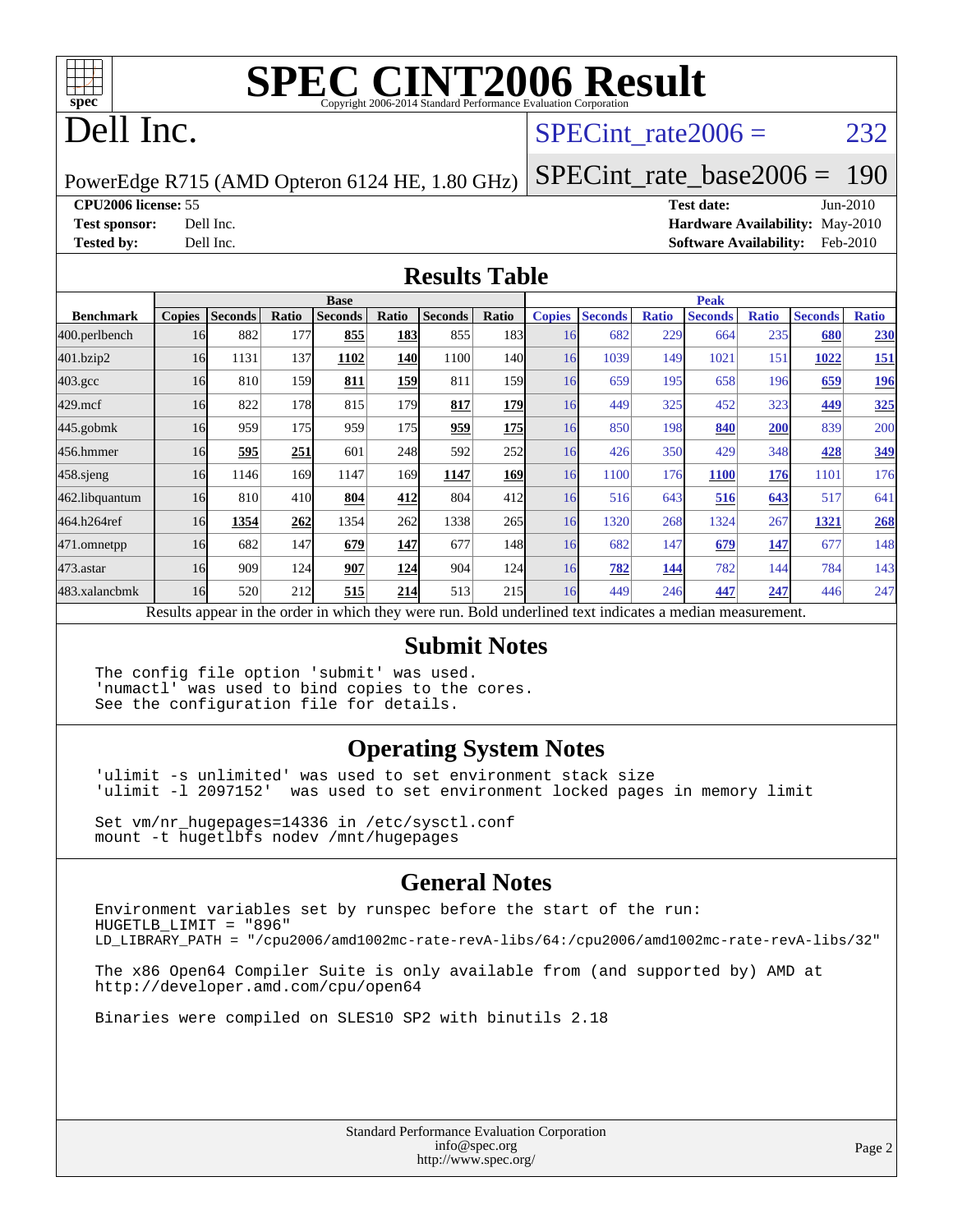

# **[SPEC CINT2006 Result](http://www.spec.org/auto/cpu2006/Docs/result-fields.html#SPECCINT2006Result)**

# Dell Inc.

SPECint rate $2006 = 232$ 

[SPECint\\_rate\\_base2006 =](http://www.spec.org/auto/cpu2006/Docs/result-fields.html#SPECintratebase2006) 190

PowerEdge R715 (AMD Opteron 6124 HE, 1.80 GHz)

**[CPU2006 license:](http://www.spec.org/auto/cpu2006/Docs/result-fields.html#CPU2006license)** 55 **[Test date:](http://www.spec.org/auto/cpu2006/Docs/result-fields.html#Testdate)** Jun-2010 **[Test sponsor:](http://www.spec.org/auto/cpu2006/Docs/result-fields.html#Testsponsor)** Dell Inc. **[Hardware Availability:](http://www.spec.org/auto/cpu2006/Docs/result-fields.html#HardwareAvailability)** May-2010 **[Tested by:](http://www.spec.org/auto/cpu2006/Docs/result-fields.html#Testedby)** Dell Inc. **[Software Availability:](http://www.spec.org/auto/cpu2006/Docs/result-fields.html#SoftwareAvailability)** Feb-2010

#### **[Base Compiler Invocation](http://www.spec.org/auto/cpu2006/Docs/result-fields.html#BaseCompilerInvocation)**

[C benchmarks](http://www.spec.org/auto/cpu2006/Docs/result-fields.html#Cbenchmarks): [opencc](http://www.spec.org/cpu2006/results/res2010q3/cpu2006-20100705-12205.flags.html#user_CCbase_Fopencc)

[C++ benchmarks:](http://www.spec.org/auto/cpu2006/Docs/result-fields.html#CXXbenchmarks) [openCC](http://www.spec.org/cpu2006/results/res2010q3/cpu2006-20100705-12205.flags.html#user_CXXbase_FopenCC)

#### **[Base Portability Flags](http://www.spec.org/auto/cpu2006/Docs/result-fields.html#BasePortabilityFlags)**

 400.perlbench: [-DSPEC\\_CPU\\_LP64](http://www.spec.org/cpu2006/results/res2010q3/cpu2006-20100705-12205.flags.html#b400.perlbench_basePORTABILITY_DSPEC_CPU_LP64) [-DSPEC\\_CPU\\_LINUX\\_X64](http://www.spec.org/cpu2006/results/res2010q3/cpu2006-20100705-12205.flags.html#b400.perlbench_baseCPORTABILITY_DSPEC_CPU_LINUX_X64) 401.bzip2: [-DSPEC\\_CPU\\_LP64](http://www.spec.org/cpu2006/results/res2010q3/cpu2006-20100705-12205.flags.html#suite_basePORTABILITY401_bzip2_DSPEC_CPU_LP64) 403.gcc: [-DSPEC\\_CPU\\_LP64](http://www.spec.org/cpu2006/results/res2010q3/cpu2006-20100705-12205.flags.html#suite_basePORTABILITY403_gcc_DSPEC_CPU_LP64) 429.mcf: [-DSPEC\\_CPU\\_LP64](http://www.spec.org/cpu2006/results/res2010q3/cpu2006-20100705-12205.flags.html#suite_basePORTABILITY429_mcf_DSPEC_CPU_LP64) 445.gobmk: [-DSPEC\\_CPU\\_LP64](http://www.spec.org/cpu2006/results/res2010q3/cpu2006-20100705-12205.flags.html#suite_basePORTABILITY445_gobmk_DSPEC_CPU_LP64) 456.hmmer: [-DSPEC\\_CPU\\_LP64](http://www.spec.org/cpu2006/results/res2010q3/cpu2006-20100705-12205.flags.html#suite_basePORTABILITY456_hmmer_DSPEC_CPU_LP64) 458.sjeng: [-DSPEC\\_CPU\\_LP64](http://www.spec.org/cpu2006/results/res2010q3/cpu2006-20100705-12205.flags.html#suite_basePORTABILITY458_sjeng_DSPEC_CPU_LP64) 462.libquantum: [-DSPEC\\_CPU\\_LP64](http://www.spec.org/cpu2006/results/res2010q3/cpu2006-20100705-12205.flags.html#suite_basePORTABILITY462_libquantum_DSPEC_CPU_LP64) [-DSPEC\\_CPU\\_LINUX](http://www.spec.org/cpu2006/results/res2010q3/cpu2006-20100705-12205.flags.html#b462.libquantum_baseCPORTABILITY_DSPEC_CPU_LINUX) 464.h264ref: [-DSPEC\\_CPU\\_LP64](http://www.spec.org/cpu2006/results/res2010q3/cpu2006-20100705-12205.flags.html#suite_basePORTABILITY464_h264ref_DSPEC_CPU_LP64) 483.xalancbmk: [-DSPEC\\_CPU\\_LINUX](http://www.spec.org/cpu2006/results/res2010q3/cpu2006-20100705-12205.flags.html#b483.xalancbmk_baseCXXPORTABILITY_DSPEC_CPU_LINUX)

#### **[Base Optimization Flags](http://www.spec.org/auto/cpu2006/Docs/result-fields.html#BaseOptimizationFlags)**

[C benchmarks](http://www.spec.org/auto/cpu2006/Docs/result-fields.html#Cbenchmarks):

[-march=barcelona](http://www.spec.org/cpu2006/results/res2010q3/cpu2006-20100705-12205.flags.html#user_CCbase_F-march_8ea39521cada96f307a04d0b8b9c6ffb) [-mso](http://www.spec.org/cpu2006/results/res2010q3/cpu2006-20100705-12205.flags.html#user_CCbase_F-mso) [-Ofast](http://www.spec.org/cpu2006/results/res2010q3/cpu2006-20100705-12205.flags.html#user_CCbase_F-Ofast) [-CG:local\\_sched\\_alg=1](http://www.spec.org/cpu2006/results/res2010q3/cpu2006-20100705-12205.flags.html#user_CCbase_F-CG:local_sched_alg_2175ca61f1a2717f1ec57b14995b9e7a) [-HP:bdt=2m:heap=2m](http://www.spec.org/cpu2006/results/res2010q3/cpu2006-20100705-12205.flags.html#user_CCbase_F-HUGEPAGE_855e97383b49831f390a2af16fe7202f)

[C++ benchmarks:](http://www.spec.org/auto/cpu2006/Docs/result-fields.html#CXXbenchmarks)

[-march=barcelona](http://www.spec.org/cpu2006/results/res2010q3/cpu2006-20100705-12205.flags.html#user_CXXbase_F-march_8ea39521cada96f307a04d0b8b9c6ffb) [-mso](http://www.spec.org/cpu2006/results/res2010q3/cpu2006-20100705-12205.flags.html#user_CXXbase_F-mso) [-Ofast](http://www.spec.org/cpu2006/results/res2010q3/cpu2006-20100705-12205.flags.html#user_CXXbase_F-Ofast) [-m32](http://www.spec.org/cpu2006/results/res2010q3/cpu2006-20100705-12205.flags.html#user_CXXbase_F-m32) [-INLINE:aggressive=on](http://www.spec.org/cpu2006/results/res2010q3/cpu2006-20100705-12205.flags.html#user_CXXbase_F-INLINE:aggressive_e14807c0a1e56a6a83cb25ab07c7ae8a) [-CG:cmp\\_peep=on](http://www.spec.org/cpu2006/results/res2010q3/cpu2006-20100705-12205.flags.html#user_CXXbase_F-CG:cmp_peep_ab90c979e95bee1f1f617a32622424ed) [-L/root/work/libraries/SmartHeap-8.1/lib -lsmartheap](http://www.spec.org/cpu2006/results/res2010q3/cpu2006-20100705-12205.flags.html#user_CXXbase_F-L_lib_directory_lsmartheap_9ab549d8336b8b0ffe7b94e3ae706265)

#### **[Peak Compiler Invocation](http://www.spec.org/auto/cpu2006/Docs/result-fields.html#PeakCompilerInvocation)**

[C benchmarks](http://www.spec.org/auto/cpu2006/Docs/result-fields.html#Cbenchmarks): [opencc](http://www.spec.org/cpu2006/results/res2010q3/cpu2006-20100705-12205.flags.html#user_CCpeak_Fopencc)

[C++ benchmarks:](http://www.spec.org/auto/cpu2006/Docs/result-fields.html#CXXbenchmarks) [openCC](http://www.spec.org/cpu2006/results/res2010q3/cpu2006-20100705-12205.flags.html#user_CXXpeak_FopenCC)

## **[Peak Portability Flags](http://www.spec.org/auto/cpu2006/Docs/result-fields.html#PeakPortabilityFlags)**

 400.perlbench: [-DSPEC\\_CPU\\_LP64](http://www.spec.org/cpu2006/results/res2010q3/cpu2006-20100705-12205.flags.html#b400.perlbench_peakPORTABILITY_DSPEC_CPU_LP64) [-DSPEC\\_CPU\\_LINUX\\_X64](http://www.spec.org/cpu2006/results/res2010q3/cpu2006-20100705-12205.flags.html#b400.perlbench_peakCPORTABILITY_DSPEC_CPU_LINUX_X64) 401.bzip2: [-DSPEC\\_CPU\\_LP64](http://www.spec.org/cpu2006/results/res2010q3/cpu2006-20100705-12205.flags.html#suite_peakPORTABILITY401_bzip2_DSPEC_CPU_LP64) 445.gobmk: [-DSPEC\\_CPU\\_LP64](http://www.spec.org/cpu2006/results/res2010q3/cpu2006-20100705-12205.flags.html#suite_peakPORTABILITY445_gobmk_DSPEC_CPU_LP64)

Continued on next page

Standard Performance Evaluation Corporation [info@spec.org](mailto:info@spec.org) <http://www.spec.org/>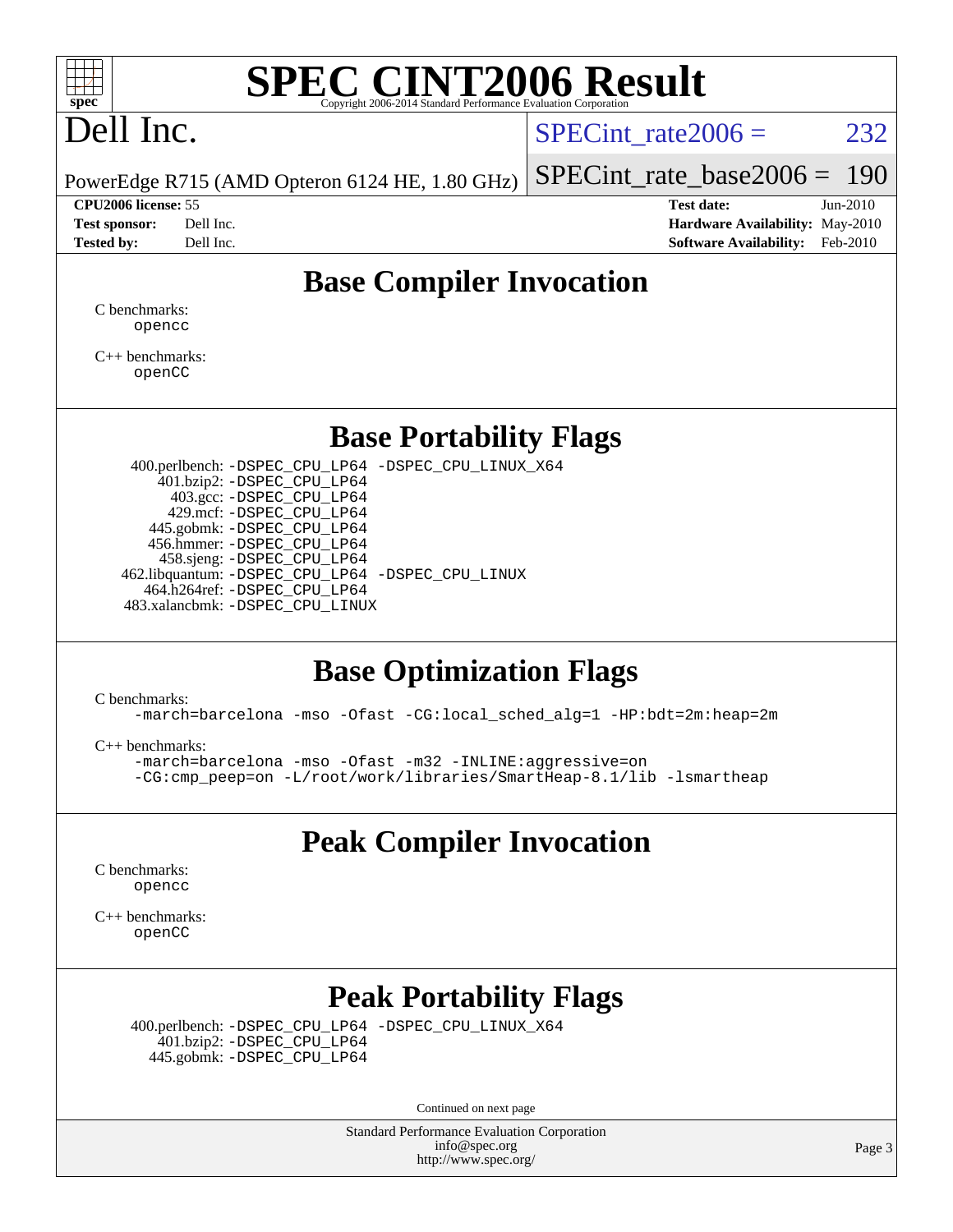

# **[SPEC CINT2006 Result](http://www.spec.org/auto/cpu2006/Docs/result-fields.html#SPECCINT2006Result)**

# Dell Inc.

SPECint rate $2006 = 232$ 

PowerEdge R715 (AMD Opteron 6124 HE, 1.80 GHz)

[SPECint\\_rate\\_base2006 =](http://www.spec.org/auto/cpu2006/Docs/result-fields.html#SPECintratebase2006) 190

**[CPU2006 license:](http://www.spec.org/auto/cpu2006/Docs/result-fields.html#CPU2006license)** 55 **[Test date:](http://www.spec.org/auto/cpu2006/Docs/result-fields.html#Testdate)** Jun-2010 **[Test sponsor:](http://www.spec.org/auto/cpu2006/Docs/result-fields.html#Testsponsor)** Dell Inc. **[Hardware Availability:](http://www.spec.org/auto/cpu2006/Docs/result-fields.html#HardwareAvailability)** May-2010 **[Tested by:](http://www.spec.org/auto/cpu2006/Docs/result-fields.html#Testedby)** Dell Inc. **[Software Availability:](http://www.spec.org/auto/cpu2006/Docs/result-fields.html#SoftwareAvailability)** Feb-2010

## **[Peak Portability Flags \(Continued\)](http://www.spec.org/auto/cpu2006/Docs/result-fields.html#PeakPortabilityFlags)**

 456.hmmer: [-DSPEC\\_CPU\\_LP64](http://www.spec.org/cpu2006/results/res2010q3/cpu2006-20100705-12205.flags.html#suite_peakPORTABILITY456_hmmer_DSPEC_CPU_LP64) 458.sjeng: [-DSPEC\\_CPU\\_LP64](http://www.spec.org/cpu2006/results/res2010q3/cpu2006-20100705-12205.flags.html#suite_peakPORTABILITY458_sjeng_DSPEC_CPU_LP64) 462.libquantum: [-DSPEC\\_CPU\\_LP64](http://www.spec.org/cpu2006/results/res2010q3/cpu2006-20100705-12205.flags.html#suite_peakPORTABILITY462_libquantum_DSPEC_CPU_LP64) [-DSPEC\\_CPU\\_LINUX](http://www.spec.org/cpu2006/results/res2010q3/cpu2006-20100705-12205.flags.html#b462.libquantum_peakCPORTABILITY_DSPEC_CPU_LINUX) 464.h264ref: [-DSPEC\\_CPU\\_LP64](http://www.spec.org/cpu2006/results/res2010q3/cpu2006-20100705-12205.flags.html#suite_peakPORTABILITY464_h264ref_DSPEC_CPU_LP64) 483.xalancbmk: [-DSPEC\\_CPU\\_LINUX](http://www.spec.org/cpu2006/results/res2010q3/cpu2006-20100705-12205.flags.html#b483.xalancbmk_peakCXXPORTABILITY_DSPEC_CPU_LINUX)

#### **[Peak Optimization Flags](http://www.spec.org/auto/cpu2006/Docs/result-fields.html#PeakOptimizationFlags)**

[C benchmarks](http://www.spec.org/auto/cpu2006/Docs/result-fields.html#Cbenchmarks):

Standard Performance Evaluation Corporation [info@spec.org](mailto:info@spec.org) <http://www.spec.org/> Page 4 400.perlbench: [-march=barcelona](http://www.spec.org/cpu2006/results/res2010q3/cpu2006-20100705-12205.flags.html#user_peakCCLD400_perlbench_F-march_8ea39521cada96f307a04d0b8b9c6ffb) [-mso](http://www.spec.org/cpu2006/results/res2010q3/cpu2006-20100705-12205.flags.html#user_peakCCLD400_perlbench_F-mso) [-fb\\_create fbdata](http://www.spec.org/cpu2006/results/res2010q3/cpu2006-20100705-12205.flags.html#user_peakPASS1_CFLAGSPASS1_LDFLAGS400_perlbench_F-fb_create_filename)(pass 1) [-fb\\_opt fbdata](http://www.spec.org/cpu2006/results/res2010q3/cpu2006-20100705-12205.flags.html#user_peakPASS2_CFLAGSPASS2_LDFLAGS400_perlbench_F-fb_opt_filename)(pass 2) [-Ofast](http://www.spec.org/cpu2006/results/res2010q3/cpu2006-20100705-12205.flags.html#user_peakCOPTIMIZE400_perlbench_F-Ofast) [-IPA:plimit=20000](http://www.spec.org/cpu2006/results/res2010q3/cpu2006-20100705-12205.flags.html#user_peakCOPTIMIZE400_perlbench_F-IPA:plimit_89e6fd9421ace0d5dab294a0a1b8be33) [-LNO:opt=0](http://www.spec.org/cpu2006/results/res2010q3/cpu2006-20100705-12205.flags.html#user_peakCOPTIMIZE400_perlbench_F-LNO:opt_b91e8b13d06f45039299c6496cc69a5f) [-OPT:unroll\\_times\\_max=8](http://www.spec.org/cpu2006/results/res2010q3/cpu2006-20100705-12205.flags.html#user_peakCOPTIMIZE400_perlbench_F-OPT:unroll_times_max_1ad8852298ca2c36a68b2d007aae0e22) [-OPT:unroll\\_size=256](http://www.spec.org/cpu2006/results/res2010q3/cpu2006-20100705-12205.flags.html#user_peakCOPTIMIZE400_perlbench_F-OPT:unroll_size_dfa492f42f50f580c3837c8b22d14f27) [-OPT:unroll\\_level=2](http://www.spec.org/cpu2006/results/res2010q3/cpu2006-20100705-12205.flags.html#user_peakCOPTIMIZE400_perlbench_F-OPT:unroll_level_2cd767e66711a193dd7aad8ffe1e4d20) [-OPT:keep\\_ext=on](http://www.spec.org/cpu2006/results/res2010q3/cpu2006-20100705-12205.flags.html#user_peakCOPTIMIZE400_perlbench_F-OPT:keep_ext_4dbb9969188886aadf10437ce9577910) [-WOPT:if\\_conv=0](http://www.spec.org/cpu2006/results/res2010q3/cpu2006-20100705-12205.flags.html#user_peakCOPTIMIZE400_perlbench_F-WOPT:if_conv_3763321a358ff896b32d6152fd83e145) [-CG:local\\_sched\\_alg=1](http://www.spec.org/cpu2006/results/res2010q3/cpu2006-20100705-12205.flags.html#user_peakCOPTIMIZE400_perlbench_F-CG:local_sched_alg_2175ca61f1a2717f1ec57b14995b9e7a) [-CG:unroll\\_fb\\_req=on](http://www.spec.org/cpu2006/results/res2010q3/cpu2006-20100705-12205.flags.html#user_peakCOPTIMIZE400_perlbench_F-CG:unroll_fb_req_6669f978801820a53c68eded7a4f0485) [-HP:bdt=2m:heap=2m](http://www.spec.org/cpu2006/results/res2010q3/cpu2006-20100705-12205.flags.html#user_peakCOPTIMIZE400_perlbench_F-HUGEPAGE_855e97383b49831f390a2af16fe7202f) 401.bzip2: [-march=barcelona](http://www.spec.org/cpu2006/results/res2010q3/cpu2006-20100705-12205.flags.html#user_peakCCLD401_bzip2_F-march_8ea39521cada96f307a04d0b8b9c6ffb) [-mso](http://www.spec.org/cpu2006/results/res2010q3/cpu2006-20100705-12205.flags.html#user_peakCCLD401_bzip2_F-mso) [-fb\\_create fbdata](http://www.spec.org/cpu2006/results/res2010q3/cpu2006-20100705-12205.flags.html#user_peakPASS1_CFLAGSPASS1_LDFLAGS401_bzip2_F-fb_create_filename)(pass 1) [-fb\\_opt fbdata](http://www.spec.org/cpu2006/results/res2010q3/cpu2006-20100705-12205.flags.html#user_peakPASS2_CFLAGSPASS2_LDFLAGS401_bzip2_F-fb_opt_filename)(pass 2) [-O3](http://www.spec.org/cpu2006/results/res2010q3/cpu2006-20100705-12205.flags.html#user_peakCOPTIMIZE401_bzip2_F-O3) [-OPT:alias=disjoint](http://www.spec.org/cpu2006/results/res2010q3/cpu2006-20100705-12205.flags.html#user_peakCOPTIMIZE401_bzip2_F-OPT:alias_af85d624bc8c113f27b06a81a9df063d) [-OPT:goto=off](http://www.spec.org/cpu2006/results/res2010q3/cpu2006-20100705-12205.flags.html#user_peakCOPTIMIZE401_bzip2_F-OPT:goto_b8760493db7ddb90acc865b6d90bb5de) [-CG:local\\_sched\\_alg=1](http://www.spec.org/cpu2006/results/res2010q3/cpu2006-20100705-12205.flags.html#user_peakCOPTIMIZE401_bzip2_F-CG:local_sched_alg_2175ca61f1a2717f1ec57b14995b9e7a) [-HP:bdt=2m:heap=2m](http://www.spec.org/cpu2006/results/res2010q3/cpu2006-20100705-12205.flags.html#user_peakCOPTIMIZE401_bzip2_F-HUGEPAGE_855e97383b49831f390a2af16fe7202f) 403.gcc: [-march=barcelona](http://www.spec.org/cpu2006/results/res2010q3/cpu2006-20100705-12205.flags.html#user_peakCCLD403_gcc_F-march_8ea39521cada96f307a04d0b8b9c6ffb) [-mso](http://www.spec.org/cpu2006/results/res2010q3/cpu2006-20100705-12205.flags.html#user_peakCCLD403_gcc_F-mso) [-fb\\_create fbdata](http://www.spec.org/cpu2006/results/res2010q3/cpu2006-20100705-12205.flags.html#user_peakPASS1_CFLAGSPASS1_LDFLAGS403_gcc_F-fb_create_filename)(pass 1) [-fb\\_opt fbdata](http://www.spec.org/cpu2006/results/res2010q3/cpu2006-20100705-12205.flags.html#user_peakPASS2_CFLAGSPASS2_LDFLAGS403_gcc_F-fb_opt_filename)(pass 2) [-Ofast](http://www.spec.org/cpu2006/results/res2010q3/cpu2006-20100705-12205.flags.html#user_peakCOPTIMIZE403_gcc_F-Ofast) [-LNO:trip\\_count=256](http://www.spec.org/cpu2006/results/res2010q3/cpu2006-20100705-12205.flags.html#user_peakCOPTIMIZE403_gcc_F-LNO:trip_count_fda57506a3ecf9651535a9a8fb03b434) [-LNO:prefetch\\_ahead=10](http://www.spec.org/cpu2006/results/res2010q3/cpu2006-20100705-12205.flags.html#user_peakCOPTIMIZE403_gcc_F-LNO:prefetch_ahead_dd92ad2fa0fda9c22e1b1c18e5a8e304) [-CG:cmp\\_peep=on](http://www.spec.org/cpu2006/results/res2010q3/cpu2006-20100705-12205.flags.html#user_peakCOPTIMIZE403_gcc_F-CG:cmp_peep_ab90c979e95bee1f1f617a32622424ed) [-m32](http://www.spec.org/cpu2006/results/res2010q3/cpu2006-20100705-12205.flags.html#user_peakCOPTIMIZE403_gcc_F-m32) [-HP:bdt=2m:heap=2m](http://www.spec.org/cpu2006/results/res2010q3/cpu2006-20100705-12205.flags.html#user_peakCOPTIMIZE403_gcc_F-HUGEPAGE_855e97383b49831f390a2af16fe7202f) [-GRA:unspill=on](http://www.spec.org/cpu2006/results/res2010q3/cpu2006-20100705-12205.flags.html#user_peakCOPTIMIZE403_gcc_F-GRA:unspill_1a6c98043856890311246be72b057593) [-IPA:small\\_pu=200](http://www.spec.org/cpu2006/results/res2010q3/cpu2006-20100705-12205.flags.html#user_peakCOPTIMIZE403_gcc_F-IPA:small_pu_9e003d10925fc6bd9336e5337d9e3a22) 429.mcf: [-march=barcelona](http://www.spec.org/cpu2006/results/res2010q3/cpu2006-20100705-12205.flags.html#user_peakCCLD429_mcf_F-march_8ea39521cada96f307a04d0b8b9c6ffb) [-mso](http://www.spec.org/cpu2006/results/res2010q3/cpu2006-20100705-12205.flags.html#user_peakCCLD429_mcf_F-mso) [-O3](http://www.spec.org/cpu2006/results/res2010q3/cpu2006-20100705-12205.flags.html#user_peakCOPTIMIZE429_mcf_F-O3) [-ipa](http://www.spec.org/cpu2006/results/res2010q3/cpu2006-20100705-12205.flags.html#user_peakCOPTIMIZE429_mcf_F-ipa) [-INLINE:aggressive=on](http://www.spec.org/cpu2006/results/res2010q3/cpu2006-20100705-12205.flags.html#user_peakCOPTIMIZE429_mcf_F-INLINE:aggressive_e14807c0a1e56a6a83cb25ab07c7ae8a) [-CG:gcm=off](http://www.spec.org/cpu2006/results/res2010q3/cpu2006-20100705-12205.flags.html#user_peakCOPTIMIZE429_mcf_F-CG:gcm_3afc0477d086a9a9afc1ccea25488f06) [-GRA:prioritize\\_by\\_density=on](http://www.spec.org/cpu2006/results/res2010q3/cpu2006-20100705-12205.flags.html#user_peakCOPTIMIZE429_mcf_F-GRA:prioritize_by_density_342c4fb73fe18829f920373223f095a5) [-m32](http://www.spec.org/cpu2006/results/res2010q3/cpu2006-20100705-12205.flags.html#user_peakCOPTIMIZE429_mcf_F-m32)  $-HP:\overline{bdt}=2m:heap=2m$  445.gobmk: [-march=barcelona](http://www.spec.org/cpu2006/results/res2010q3/cpu2006-20100705-12205.flags.html#user_peakCCLD445_gobmk_F-march_8ea39521cada96f307a04d0b8b9c6ffb) [-mso](http://www.spec.org/cpu2006/results/res2010q3/cpu2006-20100705-12205.flags.html#user_peakCCLD445_gobmk_F-mso) [-fb\\_create fbdata](http://www.spec.org/cpu2006/results/res2010q3/cpu2006-20100705-12205.flags.html#user_peakPASS1_CFLAGSPASS1_LDFLAGS445_gobmk_F-fb_create_filename)(pass 1) [-fb\\_opt fbdata](http://www.spec.org/cpu2006/results/res2010q3/cpu2006-20100705-12205.flags.html#user_peakPASS2_CFLAGSPASS2_LDFLAGS445_gobmk_F-fb_opt_filename)(pass 2) [-O3](http://www.spec.org/cpu2006/results/res2010q3/cpu2006-20100705-12205.flags.html#user_peakCOPTIMIZE445_gobmk_F-O3) [-OPT:alias=restrict](http://www.spec.org/cpu2006/results/res2010q3/cpu2006-20100705-12205.flags.html#user_peakCOPTIMIZE445_gobmk_F-OPT:alias_f74f95116c143118d3b7a69b27e837c8) [-OPT:unroll\\_times\\_max=8](http://www.spec.org/cpu2006/results/res2010q3/cpu2006-20100705-12205.flags.html#user_peakCOPTIMIZE445_gobmk_F-OPT:unroll_times_max_1ad8852298ca2c36a68b2d007aae0e22) [-OPT:unroll\\_size=256](http://www.spec.org/cpu2006/results/res2010q3/cpu2006-20100705-12205.flags.html#user_peakCOPTIMIZE445_gobmk_F-OPT:unroll_size_dfa492f42f50f580c3837c8b22d14f27) [-OPT:unroll\\_level=2](http://www.spec.org/cpu2006/results/res2010q3/cpu2006-20100705-12205.flags.html#user_peakCOPTIMIZE445_gobmk_F-OPT:unroll_level_2cd767e66711a193dd7aad8ffe1e4d20) [-OPT:keep\\_ext=on](http://www.spec.org/cpu2006/results/res2010q3/cpu2006-20100705-12205.flags.html#user_peakCOPTIMIZE445_gobmk_F-OPT:keep_ext_4dbb9969188886aadf10437ce9577910) [-ipa](http://www.spec.org/cpu2006/results/res2010q3/cpu2006-20100705-12205.flags.html#user_peakCOPTIMIZE445_gobmk_F-ipa) [-IPA:plimit=750](http://www.spec.org/cpu2006/results/res2010q3/cpu2006-20100705-12205.flags.html#user_peakCOPTIMIZE445_gobmk_F-IPA:plimit_d12b7edf4800746ab824f3a01a8ce117) [-IPA:min\\_hotness=300](http://www.spec.org/cpu2006/results/res2010q3/cpu2006-20100705-12205.flags.html#user_peakCOPTIMIZE445_gobmk_F-IPA:min_hotness_a22c9a7839d9fc5b8df1b53fa3adec91) [-IPA:pu\\_reorder=1](http://www.spec.org/cpu2006/results/res2010q3/cpu2006-20100705-12205.flags.html#user_peakCOPTIMIZE445_gobmk_F-IPA:pu_reorder_05e26b42f44c94362cdc386b470e6fd6) [-LNO:prefetch=1](http://www.spec.org/cpu2006/results/res2010q3/cpu2006-20100705-12205.flags.html#user_peakCOPTIMIZE445_gobmk_F-LNO:prefetch_0e04e5068d643a77d1eab8e86f5e8697) [-LNO:ignore\\_feedback=off](http://www.spec.org/cpu2006/results/res2010q3/cpu2006-20100705-12205.flags.html#user_peakCOPTIMIZE445_gobmk_F-LNO:ignore_feedback_1d6d06f39185b277a955c10dfd0a9a73) [-CG:p2align=on](http://www.spec.org/cpu2006/results/res2010q3/cpu2006-20100705-12205.flags.html#user_peakCOPTIMIZE445_gobmk_F-CG:p2align_eb931ffc34bd15f54521908a4451bda2) [-CG:unroll\\_fb\\_req=on](http://www.spec.org/cpu2006/results/res2010q3/cpu2006-20100705-12205.flags.html#user_peakCOPTIMIZE445_gobmk_F-CG:unroll_fb_req_6669f978801820a53c68eded7a4f0485) [-HP:bdt=2m:heap=2m](http://www.spec.org/cpu2006/results/res2010q3/cpu2006-20100705-12205.flags.html#user_peakCOPTIMIZE445_gobmk_F-HUGEPAGE_855e97383b49831f390a2af16fe7202f) 456.hmmer: [-march=barcelona](http://www.spec.org/cpu2006/results/res2010q3/cpu2006-20100705-12205.flags.html#user_peakCCLD456_hmmer_F-march_8ea39521cada96f307a04d0b8b9c6ffb) [-mso](http://www.spec.org/cpu2006/results/res2010q3/cpu2006-20100705-12205.flags.html#user_peakCCLD456_hmmer_F-mso) [-fb\\_create fbdata](http://www.spec.org/cpu2006/results/res2010q3/cpu2006-20100705-12205.flags.html#user_peakPASS1_CFLAGSPASS1_LDFLAGS456_hmmer_F-fb_create_filename)(pass 1) [-fb\\_opt fbdata](http://www.spec.org/cpu2006/results/res2010q3/cpu2006-20100705-12205.flags.html#user_peakPASS2_CFLAGSPASS2_LDFLAGS456_hmmer_F-fb_opt_filename)(pass 2) [-Ofast](http://www.spec.org/cpu2006/results/res2010q3/cpu2006-20100705-12205.flags.html#user_peakCOPTIMIZE456_hmmer_F-Ofast) [-LNO:prefetch=0](http://www.spec.org/cpu2006/results/res2010q3/cpu2006-20100705-12205.flags.html#user_peakCOPTIMIZE456_hmmer_F-LNO:prefetch_697fbd9f9feab3edac5397fc7beec995) [-OPT:alias=disjoint](http://www.spec.org/cpu2006/results/res2010q3/cpu2006-20100705-12205.flags.html#user_peakCOPTIMIZE456_hmmer_F-OPT:alias_af85d624bc8c113f27b06a81a9df063d) [-OPT:unroll\\_times\\_max=8](http://www.spec.org/cpu2006/results/res2010q3/cpu2006-20100705-12205.flags.html#user_peakCOPTIMIZE456_hmmer_F-OPT:unroll_times_max_1ad8852298ca2c36a68b2d007aae0e22) [-OPT:unroll\\_size=256](http://www.spec.org/cpu2006/results/res2010q3/cpu2006-20100705-12205.flags.html#user_peakCOPTIMIZE456_hmmer_F-OPT:unroll_size_dfa492f42f50f580c3837c8b22d14f27) [-OPT:unroll\\_level=2](http://www.spec.org/cpu2006/results/res2010q3/cpu2006-20100705-12205.flags.html#user_peakCOPTIMIZE456_hmmer_F-OPT:unroll_level_2cd767e66711a193dd7aad8ffe1e4d20) [-OPT:keep\\_ext=on](http://www.spec.org/cpu2006/results/res2010q3/cpu2006-20100705-12205.flags.html#user_peakCOPTIMIZE456_hmmer_F-OPT:keep_ext_4dbb9969188886aadf10437ce9577910) [-CG:local\\_sched\\_alg=1](http://www.spec.org/cpu2006/results/res2010q3/cpu2006-20100705-12205.flags.html#user_peakCOPTIMIZE456_hmmer_F-CG:local_sched_alg_2175ca61f1a2717f1ec57b14995b9e7a) [-CG:cflow=0](http://www.spec.org/cpu2006/results/res2010q3/cpu2006-20100705-12205.flags.html#user_peakCOPTIMIZE456_hmmer_F-CG:cflow_75ba632a6a95410c488fc5f313a16b42) [-CG:push\\_pop\\_int\\_saved\\_regs=off](http://www.spec.org/cpu2006/results/res2010q3/cpu2006-20100705-12205.flags.html#user_peakCOPTIMIZE456_hmmer_F-CG:push_pop_int_saved_regs_ae095e4f8df972ca26c2c920052f27bf) [-CG:cmp\\_peep=on](http://www.spec.org/cpu2006/results/res2010q3/cpu2006-20100705-12205.flags.html#user_peakCOPTIMIZE456_hmmer_F-CG:cmp_peep_ab90c979e95bee1f1f617a32622424ed) [-HP:bdt=2m:heap=2m](http://www.spec.org/cpu2006/results/res2010q3/cpu2006-20100705-12205.flags.html#user_peakCOPTIMIZE456_hmmer_F-HUGEPAGE_855e97383b49831f390a2af16fe7202f) 458.sjeng: [-march=barcelona](http://www.spec.org/cpu2006/results/res2010q3/cpu2006-20100705-12205.flags.html#user_peakCCLD458_sjeng_F-march_8ea39521cada96f307a04d0b8b9c6ffb) [-mso](http://www.spec.org/cpu2006/results/res2010q3/cpu2006-20100705-12205.flags.html#user_peakCCLD458_sjeng_F-mso) [-fb\\_create fbdata](http://www.spec.org/cpu2006/results/res2010q3/cpu2006-20100705-12205.flags.html#user_peakPASS1_CFLAGSPASS1_LDFLAGS458_sjeng_F-fb_create_filename)(pass 1) [-fb\\_opt fbdata](http://www.spec.org/cpu2006/results/res2010q3/cpu2006-20100705-12205.flags.html#user_peakPASS2_CFLAGSPASS2_LDFLAGS458_sjeng_F-fb_opt_filename)(pass 2) [-O3](http://www.spec.org/cpu2006/results/res2010q3/cpu2006-20100705-12205.flags.html#user_peakCOPTIMIZE458_sjeng_F-O3) [-ipa](http://www.spec.org/cpu2006/results/res2010q3/cpu2006-20100705-12205.flags.html#user_peakCOPTIMIZE458_sjeng_F-ipa) [-LNO:ignore\\_feedback=off](http://www.spec.org/cpu2006/results/res2010q3/cpu2006-20100705-12205.flags.html#user_peakCOPTIMIZE458_sjeng_F-LNO:ignore_feedback_1d6d06f39185b277a955c10dfd0a9a73) -LNO:full unroll=10 [-LNO:fusion=0](http://www.spec.org/cpu2006/results/res2010q3/cpu2006-20100705-12205.flags.html#user_peakCOPTIMIZE458_sjeng_F-LNO:fusion_780806b4edf541d16351f44d74cd5b96) [-LNO:fission=2](http://www.spec.org/cpu2006/results/res2010q3/cpu2006-20100705-12205.flags.html#user_peakCOPTIMIZE458_sjeng_F-LNO:fission_5cab2649267e6bc8b61d14b4fdbc5ab6) Continued on next page